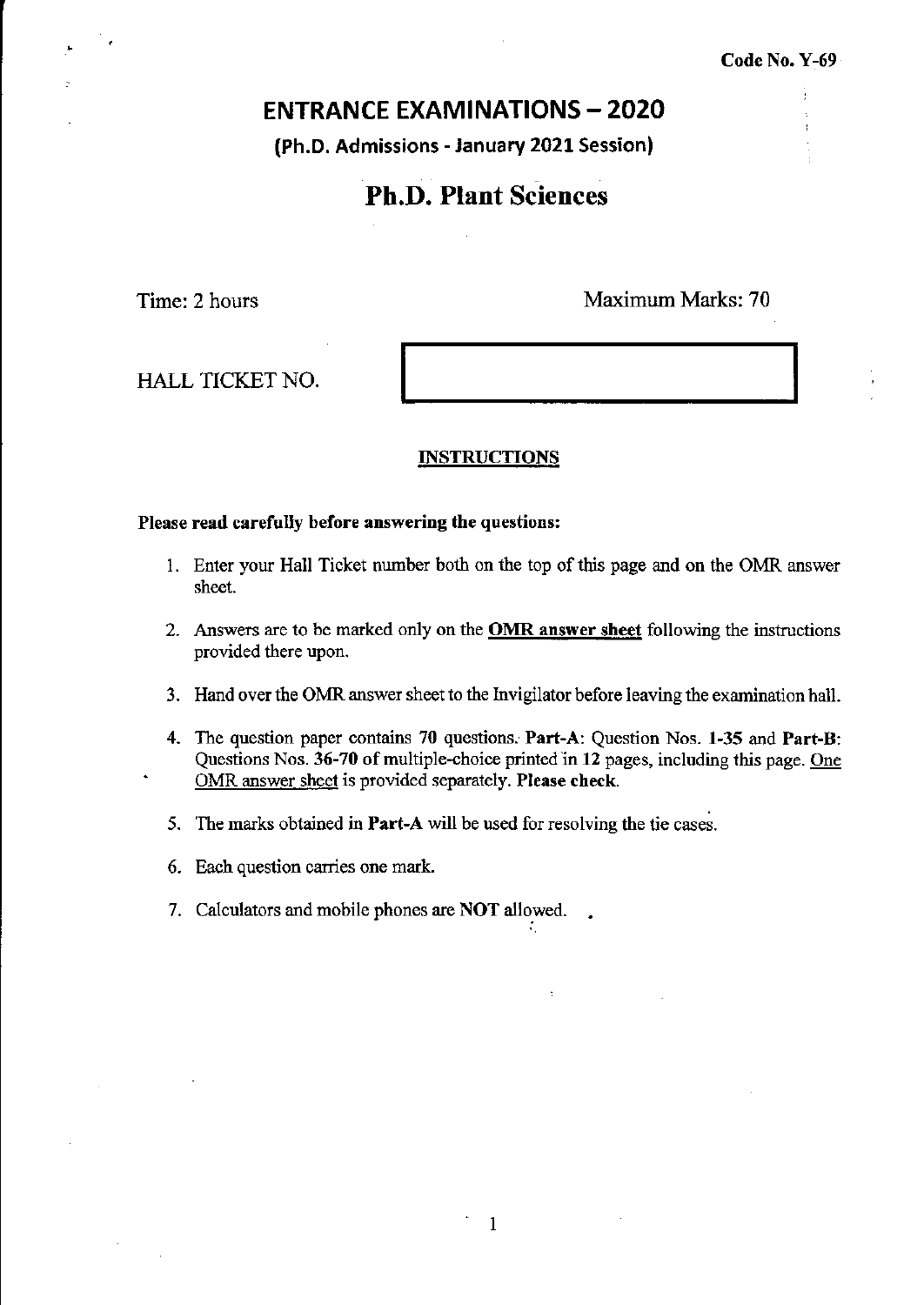# Part A

1. The main bonds that occur in the secondary structure of proteins are

| A) Hydrophobic interactions | B) Peptide bonds  |
|-----------------------------|-------------------|
| C) Disulfide bonds          | D) Hydrogen bonds |

## 2. Cellulose is composed ofD-glucose units, which condense through

| A) $\alpha$ (1 $\rightarrow$ 4)-glycosidic bonds | B) $\beta(1\rightarrow 4)$ -glycosidic bonds   |  |
|--------------------------------------------------|------------------------------------------------|--|
| C) $\beta$ (1 $\rightarrow$ 6)-glycosidic bonds  | D) $\alpha(1 \rightarrow 6)$ -glycosidic bonds |  |

3. Which one of the following amino acids are involved in phosphorylation by posttranslation modification?

| A) Serine   | B) Methionine |
|-------------|---------------|
| C) Cysteine | D) Valine     |

4. The C-N distance in a peptide bond is typically

| A) 1.1 Å  | B) 1.32 Å |
|-----------|-----------|
| C) 1.35 Å | D) 1.4 Å  |

5. The photosynthesis process is a

 $\ddot{\phantom{0}}$ 

| A) Reductive, endergonic, catabolic | B) Reductive, exergonic, anabolic  |
|-------------------------------------|------------------------------------|
| C) Oxidative, exergonic, catabolic  | D) Reductive, endergonic, anabolic |

6. Hypsochromic shift causes the change in spectral position to-

| A) Higher wavelength  | B) Less energy frequency                  |
|-----------------------|-------------------------------------------|
| C) Shorter wavelength | D) Shorter wavelength and lower frequency |

## 7. Which of the following is **not** correct about plant viruses?

| A) Used in precise gene-editing                                         | B) Used in virus-induced gene silencing |
|-------------------------------------------------------------------------|-----------------------------------------|
| C) Used in virus-mediated overexpression D) Replicate by binary fission |                                         |

8. In the process of protein transport to the chloroplast, which of the following class of proteins is more likely to lack a transit peptide?

| A) Outer envelope specific proteins | B) Inner envelope specific proteins |
|-------------------------------------|-------------------------------------|
| C) Stroma specific proteins         | D) Thylakoid specific proteins      |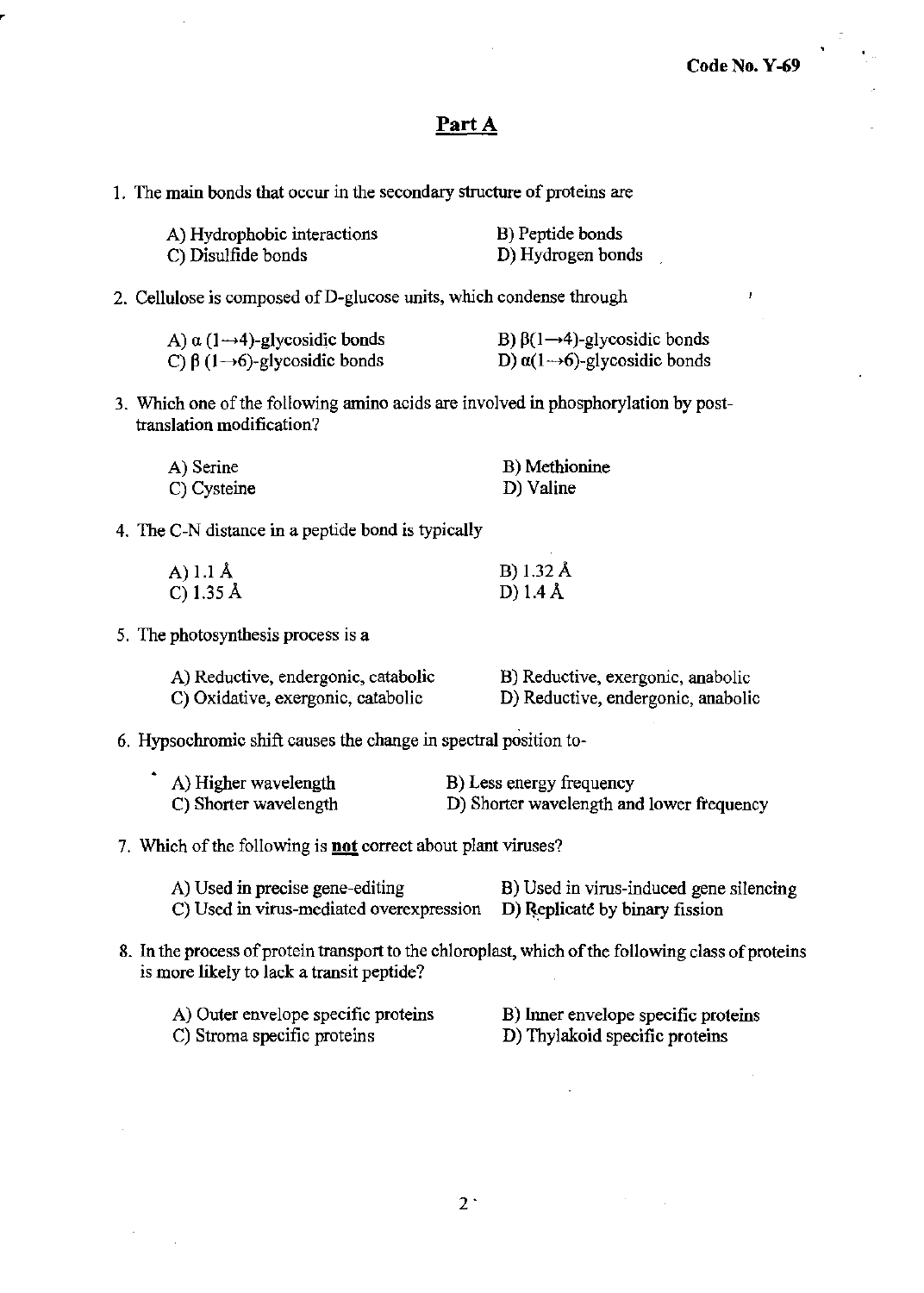9. Consider the following statements and choose the correct answer.

Assertion: In plants, chloroplast *matK* is considered a better DNA barcode than mitochondrial *COl.* 

Reason: *matK* is one of the most rapidly evolving coding sections of the plastid genome, which gives it good discriminatory power, whereas the sequence of the plant *COl* gene is highly conserved, thus limiting its discriminatory ability.

- A) The assertion is true, but the reason is false
- B) Both assertion and reason are true, and the reason is the correct explanation of the assertion
- C) Both assertion and reason are false
- D) Both assertion and reason are true, but the reason is not the correct explanation of the assertion
- 10. Which of the following enzymes is used to remove 3' overhangs or fill-in of 5' overhangs to form blunt ends?

| A) Taq DNA polymerase | B) T4 DNA polymerase |
|-----------------------|----------------------|
| C) T4 DNA Ligase      | D) Cell endonuclease |

11. Which of the following enzymes is involved in the biogenesis of small interfering RNA in plants?

| A) RNA polymerase I   | B) RNA polymerase II |
|-----------------------|----------------------|
| C) RNA polymerase III | D) RNA polymerase IV |

#### 12. Perls blue staining is a test used to demonstrate

| $A)$ Fe | B) Mn |
|---------|-------|
| C) P    | D) Mg |

13. Consider the following statements and choose the correct answer.

Statement I: Sucrose is the major transport sugar in the higher plants. Statement 2: Sucrose is a nonreducing sugar.

- A) Both statements are true
- B) Both statements are false
- C) Statement 1 is true, and statement 2 is false
- D) Statement 1 is false, and statement 2 is true
- 14. In an ideal condition, when single-stranded DNA is allowed to reanneal, how many class( s) of fragments can usually be distinguished by their frequency of repetition within a plant genome:

÷.

| A) One  | B) Three |
|---------|----------|
| C) Five | D) Seven |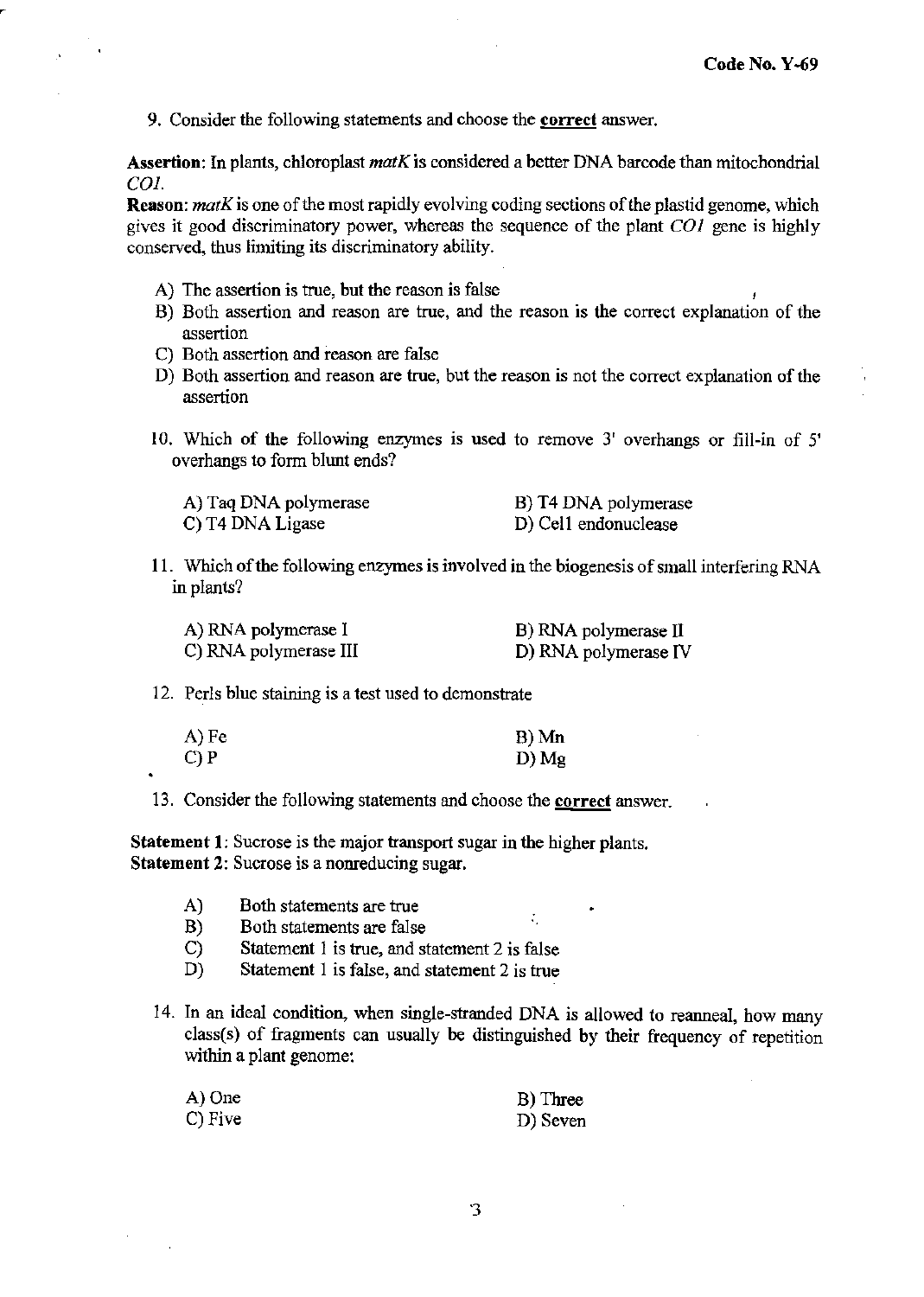**15. If 20% of nucleotides from a DNA molecule contain the base T, what percent will contain the base G?** 

| A) 10%    | B) 20%    |
|-----------|-----------|
| $C$ ) 30% | D) $40\%$ |

**16. Consider the following statements and choose the right answer.** 

**Statement 1: The enzymes responsible for transcription in prokaryotic and eukaryotic cells are**  called DNA-dependent RNA polymerases.

**Statement 2: RNA polymerase moves along the template DNA strand toward its 3' end during transcription.** 

- **A) Both statements are false**
- **B)** Both statements are true<br> **C)** Statement 1 is false, and

s.

- **C) Statement 1 is false, and statement 2 true**
- **D) Statement 1 is true, and statement 2 false**

17. The Mendel's dwarf pea plant was defective in the synthesis of the plant hormone.

| A) Jasmonic acid      | B) Gibberellic acid |
|-----------------------|---------------------|
| C) Indole acetic acid | D) Abscisic acid    |

**18. Which one** of the **following molecules is the common precursor for the biosynthesis of carotenoids, gibberellic acid, and abscisic acid?** 

| B) Geranylgeranyl pyrophosphate<br>D) Linolenic acid |
|------------------------------------------------------|
|                                                      |
|                                                      |

**19. In the ABC model of flower development, which combination specifies the petals?** 

| A) AA   | $B)$ AB |
|---------|---------|
|         |         |
| $C)$ AC | D) BC   |

20. Which one of the following plants bas both strategy I and strategy II for iron uptake in **roots?** 

٠

| A) Wheat  |  | B) Maize |
|-----------|--|----------|
| C) Barley |  |          |
|           |  | D) Rice  |

**21. Which one of the following honnones has its receptor localized on the endoplasmic reticulum?** 

| A) Auxin    | B) Gibberellin      |
|-------------|---------------------|
| C) Ethylene | D) Brassinosteroids |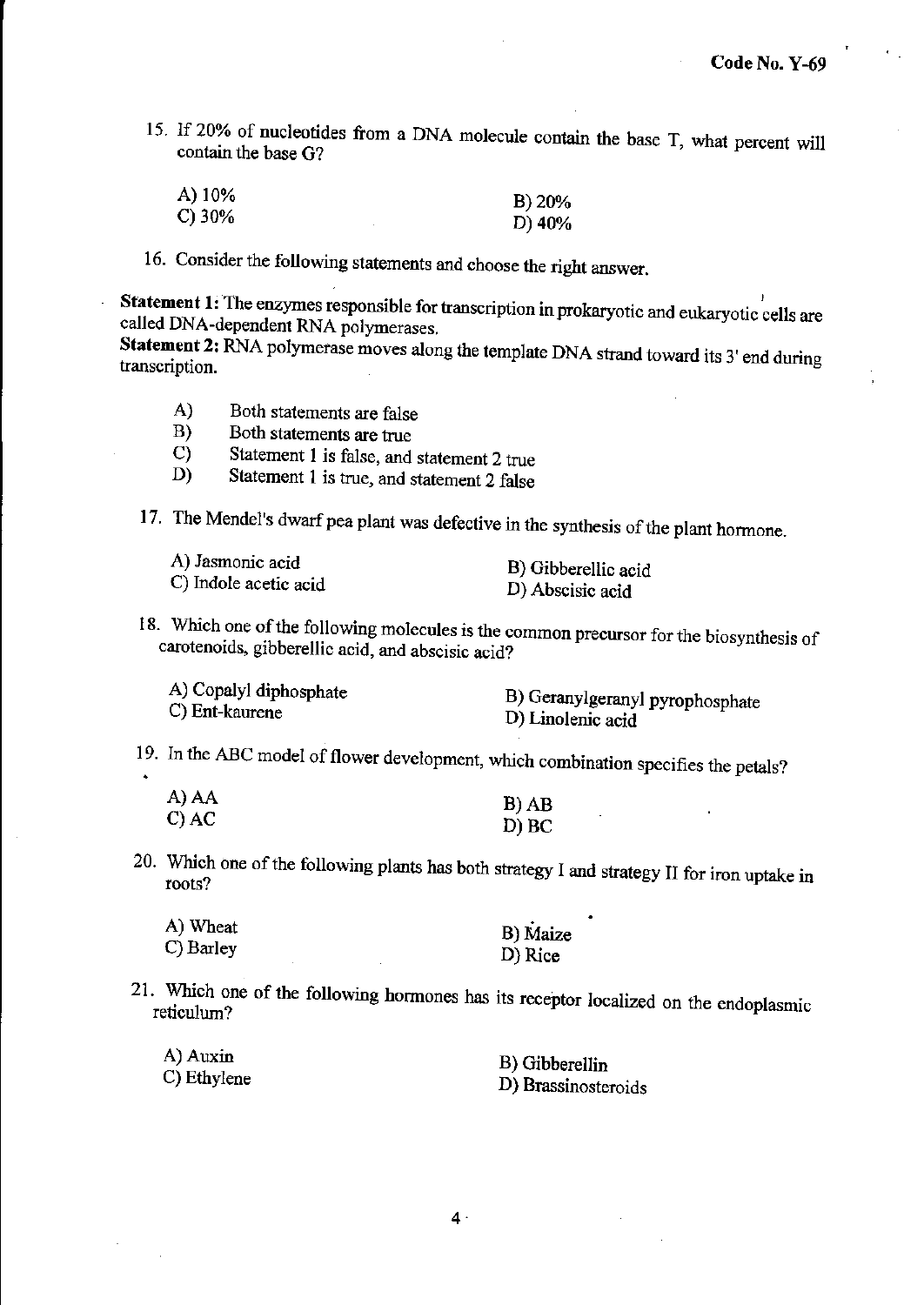22. Transposable elements like *bobo* mediate intrachromosomal recombination in Drosophila such that two *hobo* clements on the same chromosome pair and recombine with each other. What would be the result of such recombination if the *hobo* elements were oriented in the same direction on the chromosome?

| A) Insertion   | B) Deletion  |
|----------------|--------------|
| C) Duplication | D) Inversion |

23. Mutation in a single nucleotide resulting in a codon that codes for a different amino acid is called

| A) Transversion        | B) Missense mutation |
|------------------------|----------------------|
| C) Frameshift mutation | D) Nonsense mutation |

24. Suppose the average molecular mass of an amino acid is assumed to be 100 Daltons. How many nucleotides will be present in an mRNA coding sequence specifying a single polypeptide with a molecular mass of 27000 Daltons?

| A) 810 | B) 910  |
|--------|---------|
| C) 710 | D) 1010 |

25. If Down's syndrome occurs in about 1 in 700 and Turner syndrome occurs in about 1 in 5000 in the general population, and each is separately and randomly distributed in the general population, what is the chance that a baby will be born with both these abnormalities?

| A) 1/5,000,000 | B) 1/4,000,000 |
|----------------|----------------|
| C) 1/3,500,000 | D) 1/3,000,000 |

26. Which one of the following is **not** an essential mineral nutrient in plants?

| A) Nickel  | B) Molybdenum |
|------------|---------------|
| C) Silicon | D) Boron      |

27. If an organism produces 16 types of gametes, the organism is heterozygous for

| A) 2 genes | $B)$ 3 genes |
|------------|--------------|
| C) 4 genes | $D)$ 5 genes |

28. A set of virulence genes *(vir* genes), located in the *Agrobacterium* Ti-plasmid, is activated by

'.

| A) Octopine       | B) Nopaline |
|-------------------|-------------|
| C) Acetosyringone | D) Auxin    |

29. Which mineral element is required for the synthesis of Cytochrome C

| A) Copper    | B) Iron   |
|--------------|-----------|
| C) Magnesium | D) Cobalt |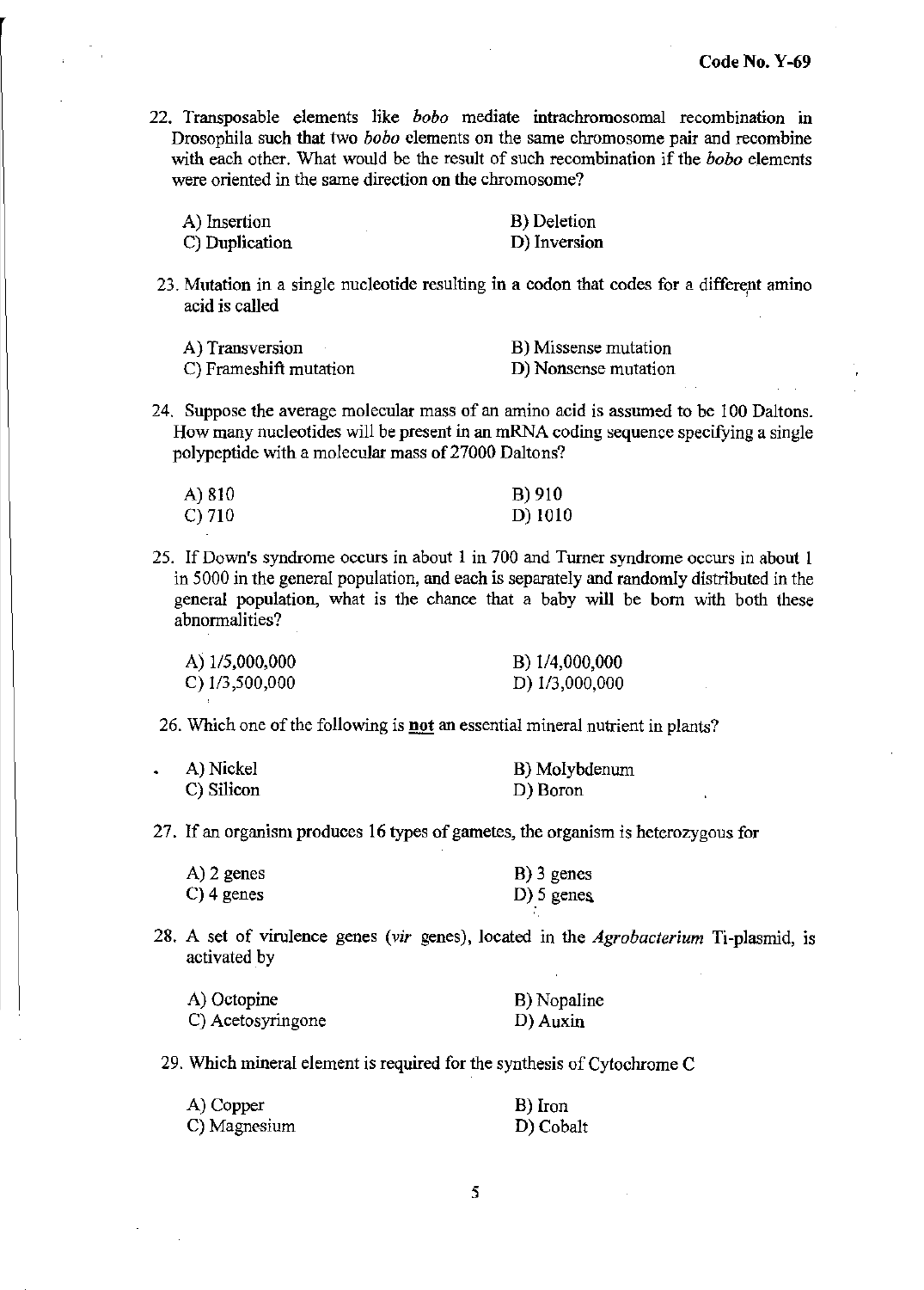$\pmb{\ell}$ 

30. The conventional approach of determining the genetic basis responsible for a known phenotype is called as

| A) Forward genetics | B) Reverse genetics |
|---------------------|---------------------|
| C) Phylogenetics    | D) Cytogenetics     |

31. The mutant phenotype can be rescued to wild-type by genetic manipulation. This method is known as:

| A) Gene complementation | B) Gene silencing |
|-------------------------|-------------------|
| C) Gene recombination   | D) Gene synthesis |

32. The set of all the genes present in a given species is called  $\qquad$ .

| A) Multigenome | B) Pangenome   |
|----------------|----------------|
| C) Intragenome | D) Macrogenome |

33. Match the following inhibitors with the corresponding electron transport chain complex and choose the **correct** answer from the options given below

| 1. Complex I   | i. Azide       |
|----------------|----------------|
| 2. Complex II  | ii. Oligomycin |
| 3. Complex III | iii, Malonate  |
| 4. Complex IV  | iv. Rotenone   |
| 5. Complex V   | v. Antimycin A |
|                |                |

| A) l-iv; 2-v; 3-i; 4-ii; 5-iii | B) l- v; 2-ii; 3-iv; 4-i; 5-iii |
|--------------------------------|---------------------------------|
| C) l-iv; 2-v; 3-ii; 4-iii; 5-i | D) l-iv; 2-iii; 3-v; 4-i; 5-ii  |

34. Which of the following is not related to enzyme kinetics?

| A) Eadie-Hofstee diagram     | B) Hanes-Woolf plot         |
|------------------------------|-----------------------------|
| C) Michaelis-Menten equation | D) Gattermann-Koch reaction |

35. Identify the correct order of basic modules in a mass spectrometer

A) Ion source-focusing lens-analyzer-detector

B) Ion source-analyzer-focusing lens-detector •

C) Focusing lens-ion source-analyzer-detector

D) Analyzer-ion source-focusing lens-detector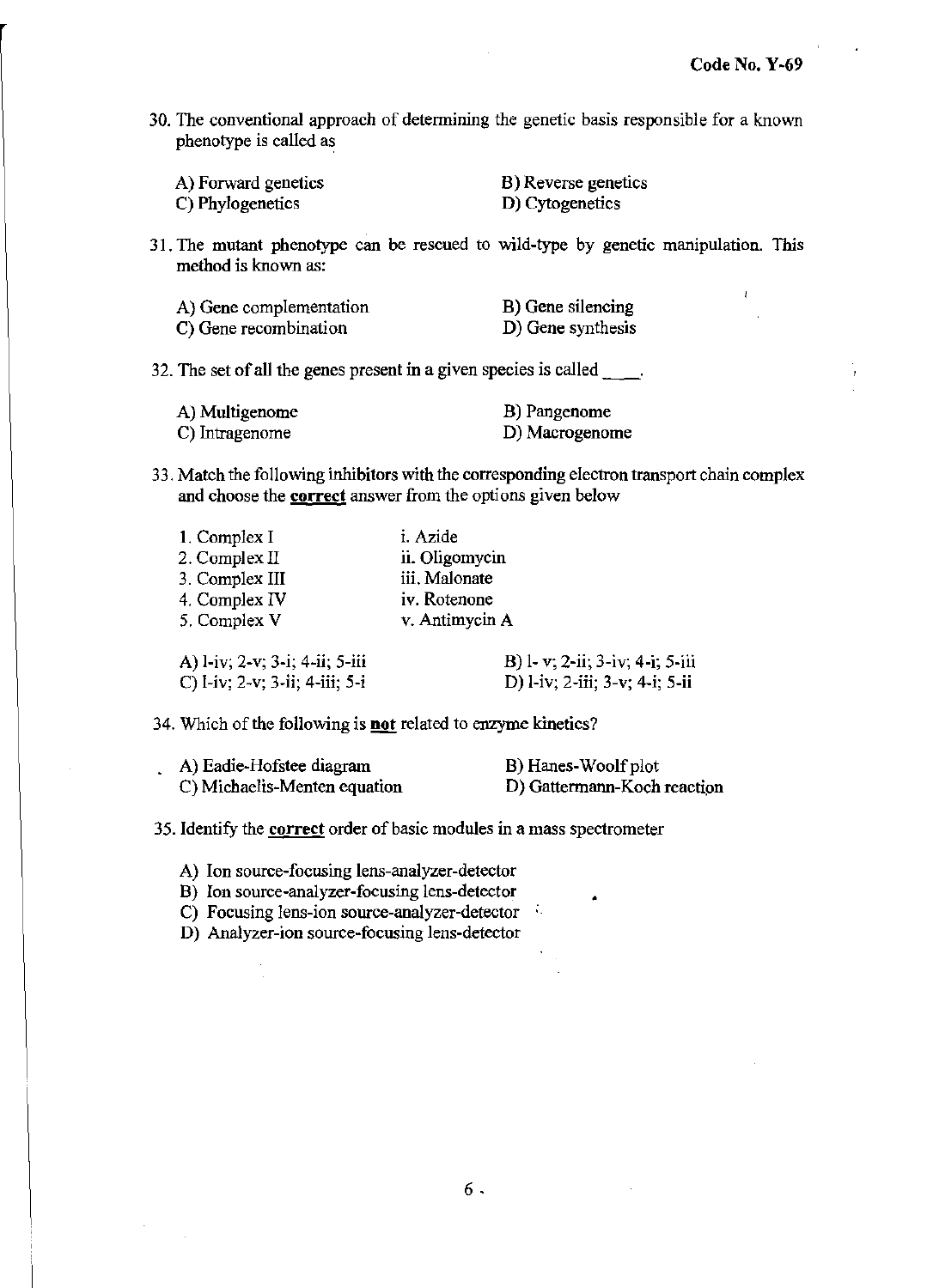# **PartB**

**36. Red-flowered plants of** *Mirabilisjalapa* **(four o'clock plant), when crossed with white**flowered plants, the flowers produced by  $F_1$  plants were pink in colour. When  $F_1$ **individuals are self-crossed, the phenotypic ratio ofF2 plants will be** \_\_ .

| A) 1 Red : 2 White: 1 Pink    | B) 3 Red: 1 White  |
|-------------------------------|--------------------|
| $C$ ) 1 Red: 2 Pink : 1 White | $D)$ 1 Red: 3 Pink |

37. **Consider the following reactions that occur during glycolysis.** 

- **(i) Conversion of glucose-6-phosphate to fructose-6-phosphate**
- (ii) Conversion of glyceraldehyde-3-phosphate to 1,3-bisphosphoglycerate
- **(iii) Conversion of2-phosphoglycerate to 2-phosphoenolpyruvate**
- **(iv) Conversion of fructose-6-phosphate to fructose-l,6-bisphosphate**

**Which** of the **reaction(s) is/are not reversible?** 

| $(A)$ (i) and (iii) | $B)$ Only (ii) |
|---------------------|----------------|
| $C$ ) (ii) and (iv) | $D)$ Only (iv) |

- **38. Consider the following statements about H+ -ATPase in higher plants.** 
	- (i)  $H^*$ -ATP as euses the energy of hydrolysis of ATP
	- (ii)  $H^+$ -ATPase maintains a high  $H^+$  concentration inside the cell
	- **(iii) H+ -ATPase maintains the cytosolic pH in the range of7.3-7.5**
	- **(iv) H+-ATPase generates proton motive force (pmf)**

**Which** of the **statements are true?**   $A'(i)$  and  $(ii)$  $C$ ) (i), (ii) and (iii)

 $B)$  (i) and (iv) D) (i), (iii) and (iv)

**39. Figure (A) shows the processes underlying the biological transfonnation of nitrogen compounds. Match the correct names (B) with the reactions.** 



B

**(i) Anpnonia assimilation** 

- :(ii) Nitrification
- **(iii) Assimilatory nitrate reduction**
- **(iv) Nitrogen fixation**
- (v) Ammonification
- (vi) Denitrification

A)  $a(iv)$ ,  $b(vi)$ ,  $c(ii)$ ,  $d(iii)$ ,  $e(i)$ ,  $f(v)$ C)  $a(iv)$ ,  $b(iii)$ ,  $c(v)$ ,  $d(i)$ ,  $e(vi)$ ,  $f(ii)$ 

B)  $a(v)$ ,  $b(i)$ ,  $c(iii)$ ,  $d(vi)$ ,  $e(ii)$ ,  $f(iv)$ D)  $a(ii)$ ,  $b(vi)$ ,  $c(v)$ ,  $d(iii)$ ,  $e(i)$ ,  $f(iv)$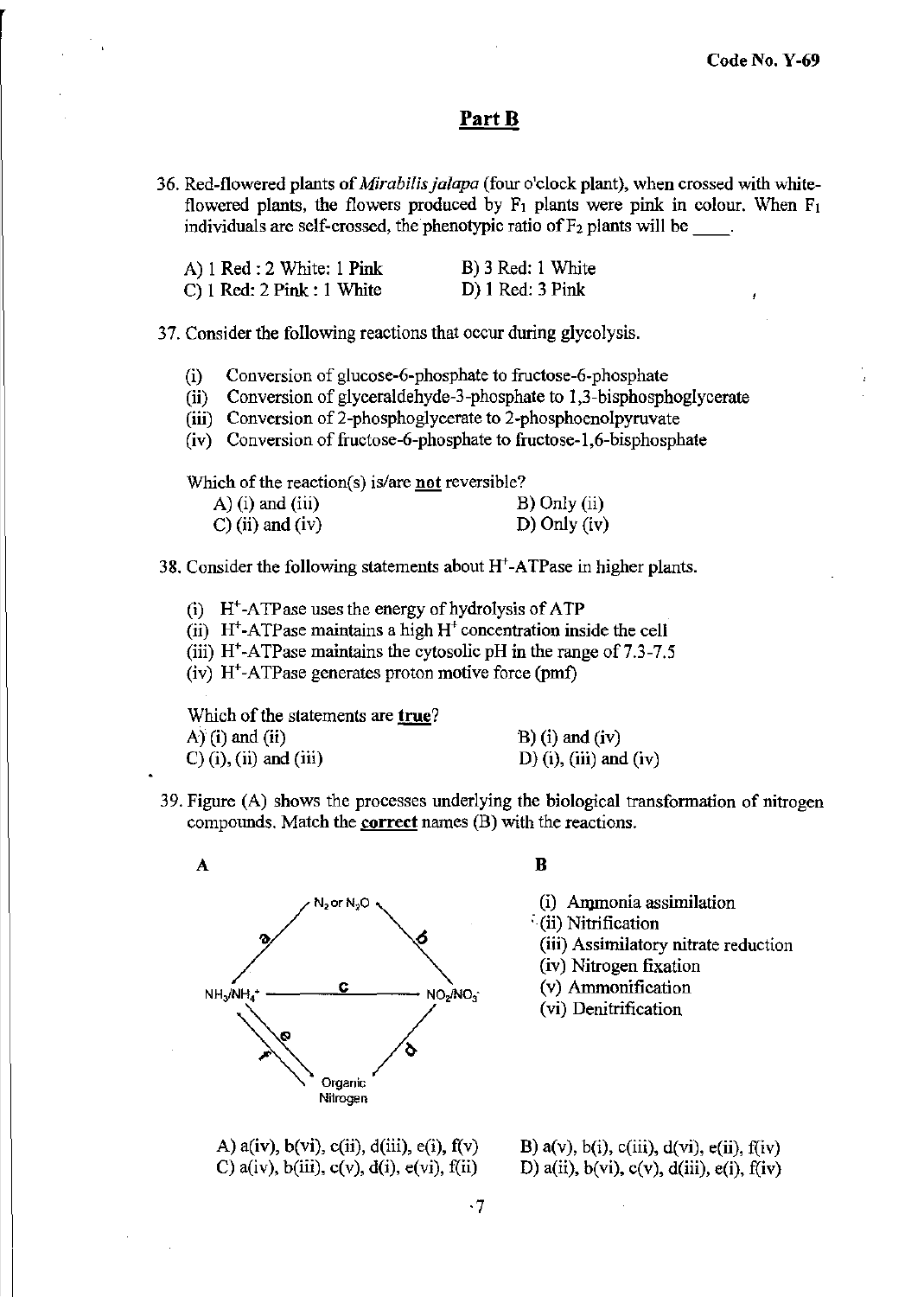**40. Transport ofxenobiotics into plant cell vacuoles for their detoxification is facilitated by** 

A) Vacuolar  $H^+$ - ATPases C) ATP-binding cassette transporters **B) Signal recognition particle receptors**  D) Ion channels

- **41. Ammonium persulphate used in polymerization of acrylamide and bisacrylamide to prepare polyacrylamide gels for electrophoresis is . In prepare polyacrylamide gels for electrophoresis is** 
	- **A) An oxidizing agent**

**C) Detennines the pore size of the polymerized gel**  D) A crosslinker B) A reducing agent

- **42. For preparing one litre of 500 mM disodium ethylenediaminetetraacetate.2H20** (EDT A disodium salt dehydrate, molecular weight: 372.24 g/mol) solution in water,  $\Box$   $\Box$  and make up the volume to 1L.
	- A) Add 186.12 g in 800 ml of water, adjust the pH to 8.0 using NaOH
	- B) Add 186.12 g in 800 ml of water, adjust the pH to  $6.0$  using HCl
	- C) Add  $372.44$  g in 800 ml of water, adjust the pH to 6.0 using HCl
	- D) Add 93.06 g in 800 ml of water, adjust the pH to 8.0 using NaOH

**43. Phage T7 promoter containing plasmids are used for overexpression of cloned genes because of** 

- **A) Their convenient size**
- B) Their single-stranded nature
- C) The exquisite specificity of T7 RNA polymerase to phage promoters
- D) T7 infects *E.coli* and lysogenizes the cell
- **44. The macromolecule chitin is** 
	- A) Phosphorous-containing polysaccharide
	- B) Nitrogen-containing polysaccharide
	- e) Sulphur-containing polysaccharide
	- D) Simple and branched polysaccharide
- **45. The first step in two-dimensional gel electrophoresis generates a series** of protein **bands by isoeIectric focusing. In the second step. a strip** of this **gel is turned 90 degrees, placed**  on another gel containing SDS, and an electric current is again applied. In this second step \_\_\_\_\_\_\_\_
	- **A) The individual bands become stained so that the isoelectric focus pattern can be visualized**
	- **B) The proteins with similar isoelectric points become further separated according to their molecular weight**
	- **C) The individual bands become visualized by interacting with protein-specific antibodies in the second gel**
	- **D) The proteins in the bands separate more completely because the second electric current is in the opposite polarity to the first current**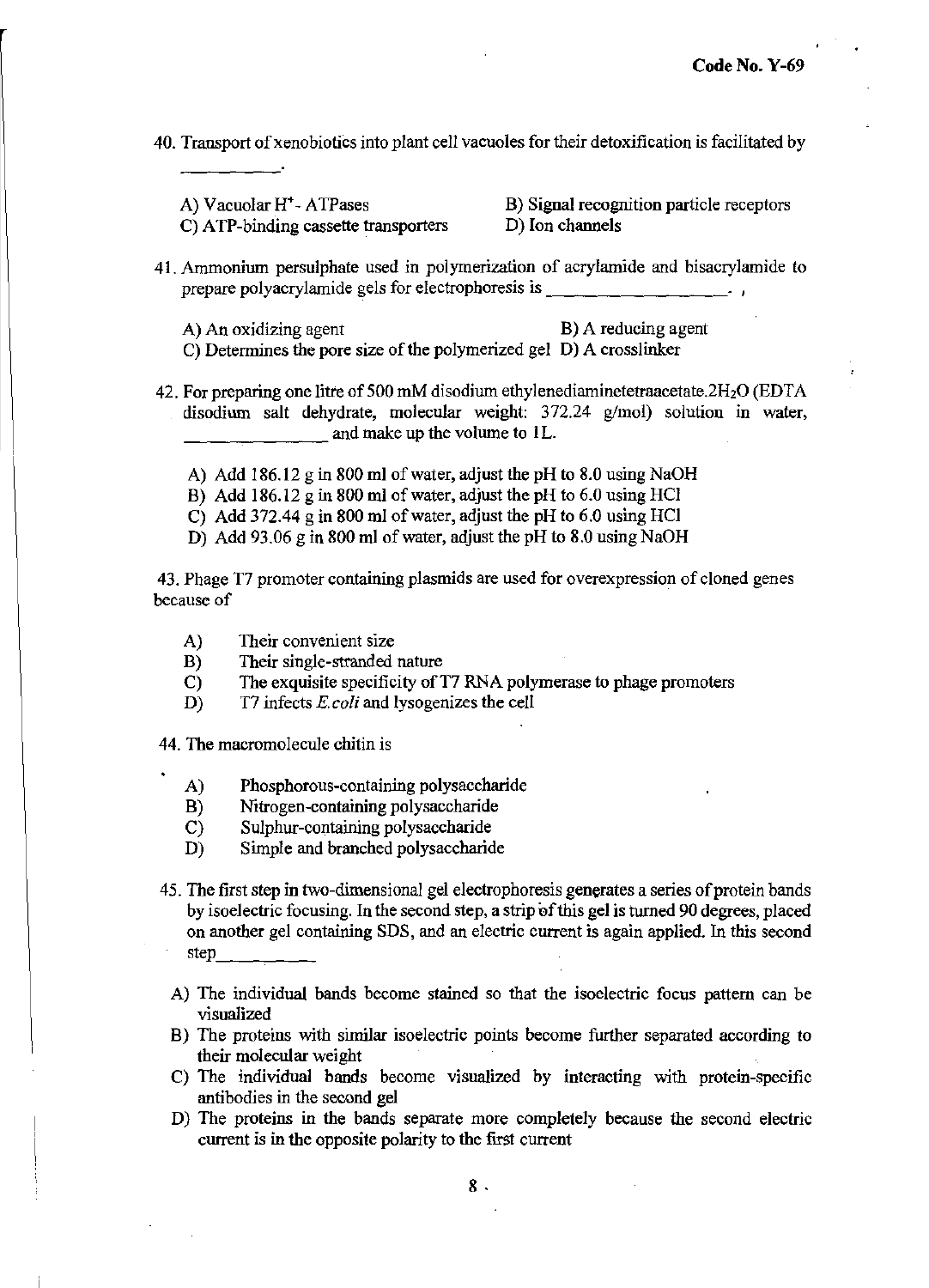$\mathbf{I}$ 

**46. Location of the protein cleavage by trypsin** 

| A) Lysine and Arginine    | B) Lysine and Tyrosine      |
|---------------------------|-----------------------------|
| C) Arginine and glutamine | D) Phenylalanine and Lysine |

47. If 10 gm of sodium chloride (NaCl; FW 58.44) are dissolved into 100 ml of water, what **is the molar concentration of sodium chloride in the solution?** 

| A) 0.17 | B) 0.58 |
|---------|---------|
| C) 1.71 | D) 5.84 |

**48. In competitive inhibition** 

| A) $V_{\text{max}}$ unchanged and $K_{\text{m}}$ increases | B) $V_{\text{max}}$ decreases and $K_{\text{m}}$ unchanged |
|------------------------------------------------------------|------------------------------------------------------------|
| C) Both $V_{\text{max}}$ and $K_{\text{m}}$ decrease       | D) Both $V_{\text{max}}$ and $K_{\text{m}}$ increase       |

**49. In glycoproteins, the carbohydrate moiety is always attached through the amino acid**  residues

| A) Tryptophan, aspartate, or cysteine | B) Asparagine, serine, or threonine |
|---------------------------------------|-------------------------------------|
| C) Glycine, alanine, or aspartate     | D) Aspartate or glutamate           |

**50, The relation ofD-Glucose with D-Galactose and D-Mannose, respectively, is** 

| A) C-4 anomer and C-2 anomer    | B) C-4 epimer and C-2 epimer |
|---------------------------------|------------------------------|
| $C$ ) C-2 epimer and C-4 epimer | D) C-2 anomer and C-4 anomer |

#### **51. Which of the following statements about histone is incorrect?**

- A) They bind tightly to the DNA
- B) They are highly alkaline proteins
- C) They are negatively charged
- D) They can be modified to regulate expression from DNA

**52. Choose the correct answer regarding the function** of the **non-sense codon.** 

- A) It translocates mRNA to the cytoplasm from DNA
- **B) It releases the synthesized polypeptide chain from. ribosomes**
- **C) It carries specific amino acid molecule on:mRNA**
- **D) It releases polypeptide chain from methionine**
- **53. In summer squash, white color fruit (W) is dominant over yellow color (w), and disc**shaped fruit (D) is dominant over sphere-shaped fruit (d). Determine the genotypes of **the parents** if the **white color, disc-shaped fruit crossed with white color, sphere-shaped**  fruit gives <sup>3</sup>/<sub>4</sub> white color, disc-shaped fruit and <sup>1</sup>/<sub>4</sub> yellow color, disc-shaped fruits.

| A) WW Dd x WW dd | B) Ww Dd x Ww dd |
|------------------|------------------|
| C) Ww Dd x WW dd | D) Ww DD x Ww dd |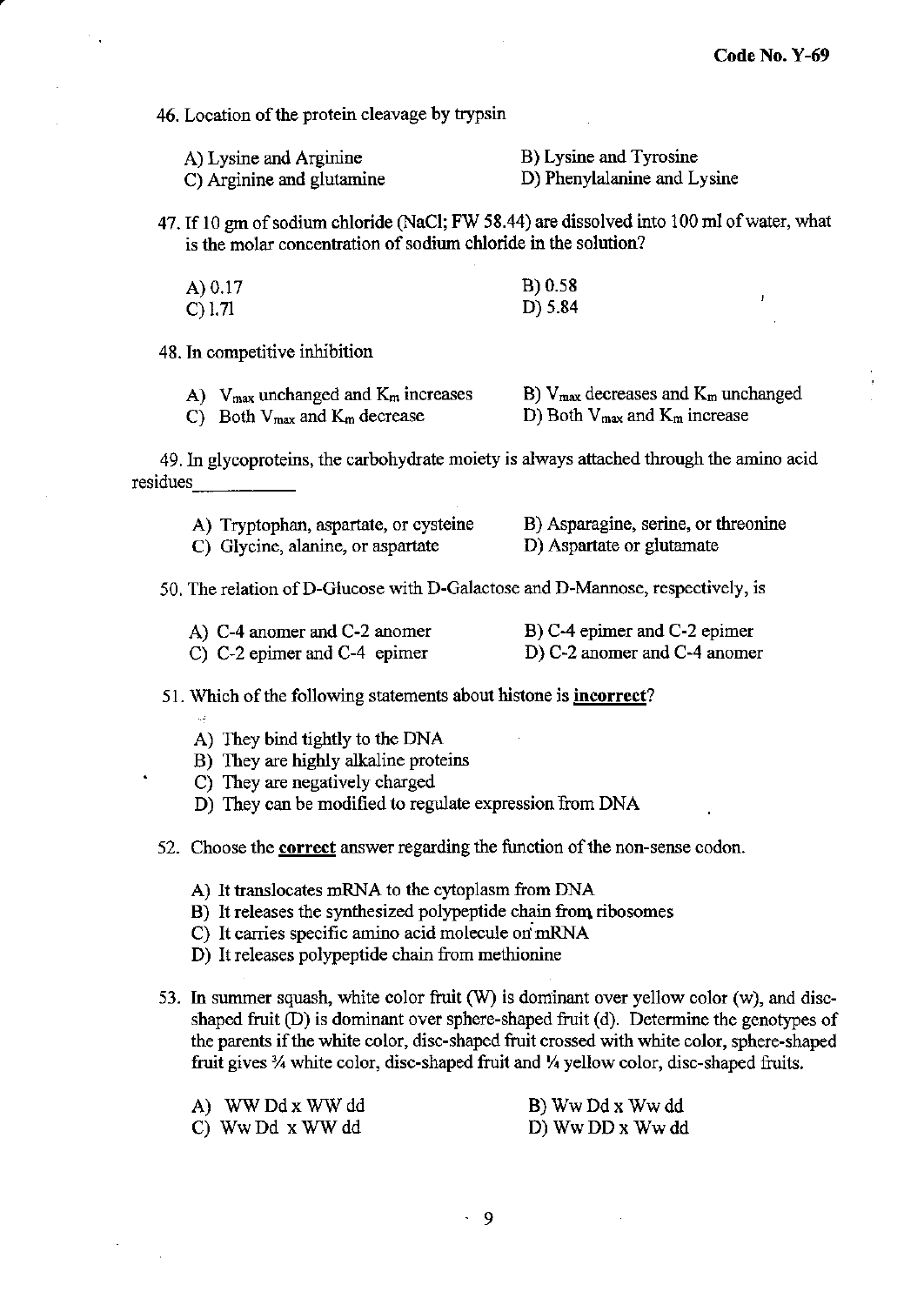54. Recessive genes a, b, c, d, e, and f are closely linked in a chromosome, but their order is unknown. Three deletions in the region are examined. One deletion uncovers a, d and e; another uncovers c, d, and f, and the third uncovers b and c. What is the possible order of the genes?

| A) adefbc    | B) a c b f e d   |
|--------------|------------------|
| C) aed f c b | $D)$ a e d c f b |

- 55. The vector used in recombinant DNA technology should have many desirable properties. Choose the **correct** statements from the following.
	- 1. It should be autonomously replicating
	- ii. It should have a unique restriction enzyme site for various restriction enzymes to insert foreign DNA
	- iii. It should be easily isolated and purified
	- iv. It should contain at least one selectable marker genes
	- v. It should have a large size with stringent control of replication

| A) i, ii, iii & v  | B) i, ii, iv & $v$   |
|--------------------|----------------------|
| C) i, ii, iii & iv | D) ii, iii, iv & $v$ |

56. If two genes 'a' and 'b' are 12.0 map units apart. one expects to fmd

- A) 12.0% recombinant gametes from a doubly heterozygous parent
- B) 6.0% recombinant gametes from a doubly heterozygous parent
- C) A chiasmata between the 'a' and 'h' loci in 12% of the meiosis
- D) A chiasmata between the 'a' and 'b' loci in 88% of the meiosis
- 57. Garden pea is a diploid organism with 7 pairs of chromosomes  $(2n = 14)$ . How many chromosomes and chromatids are present in Metaphase II of meiosis?
	- A) 7 chromosomes and 7 chromatids
	- B) 7 chromosomes and 14 chromatids
	- C) 14 chromosomes and 14 chromatids
	- D) 14 chromosomes and 28 chromatids

58. A cross is made between two different strains of *Neurospora crassa* differing with respect to a specific gene for mapping its position to the centromere. The tetrads issued from the cross,  $A \times a$  were isolated and classified as first-division and second-division segregation patterns. Which of the following tetrads represents a first-division segregation pattern?

| A) A A a a A A a a | B) AA a a a a A A  |
|--------------------|--------------------|
| C) a a A A A A a a | D) A A A A a a a a |

59. Skoog and Miller (1957), through classical experiments conducted with tobacco pith tissue cultures, have put forth the concept of hormonal control of organ formation. Which of the following growth regulators were used by them in these experiments?

| A) BAP & NAA   | B) BAP & IBA |
|----------------|--------------|
| C) IPA $& NAA$ | D) KN & IAA  |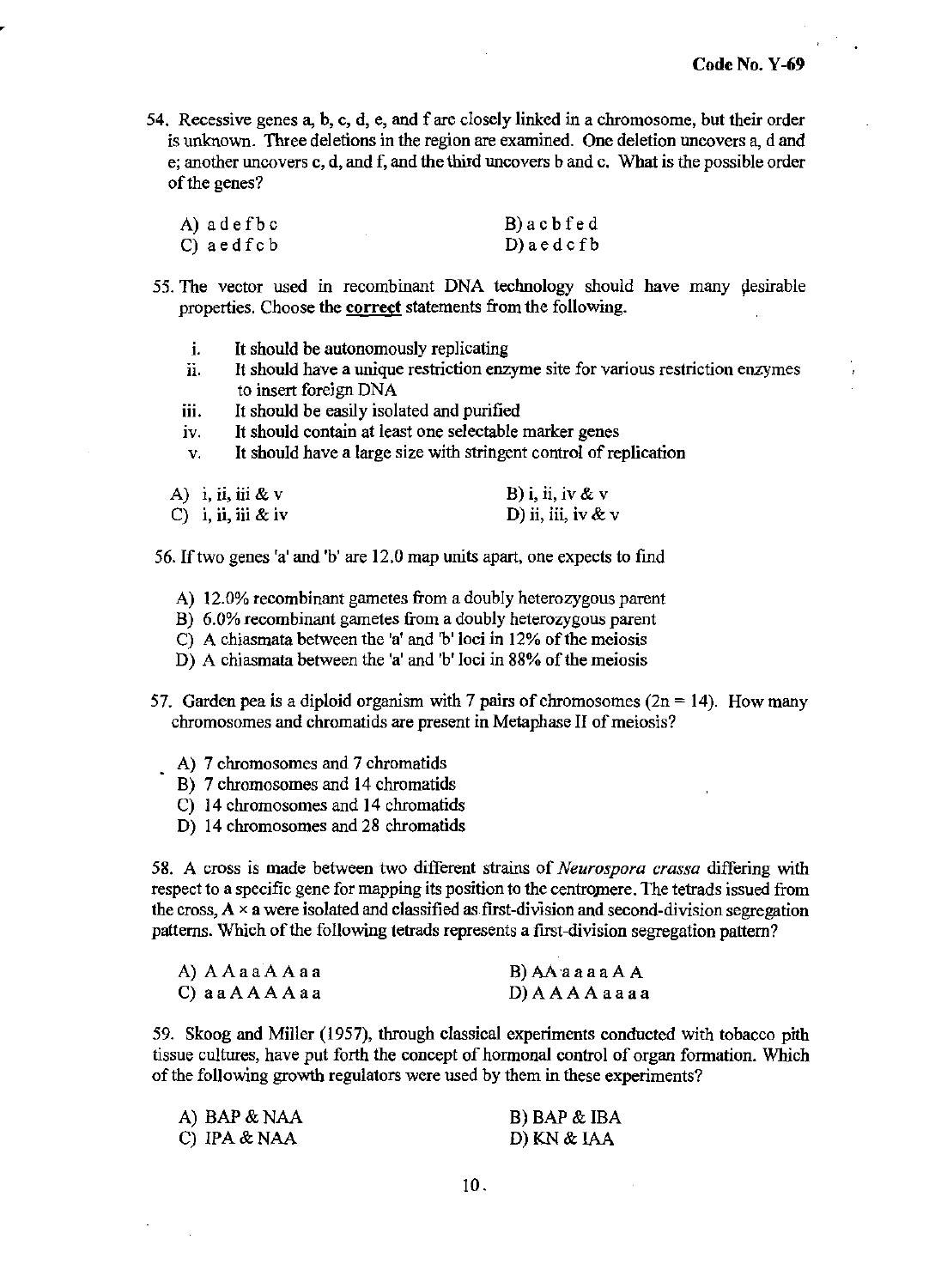60. The characteristic feature of the  $F_1$  plant population is:

- A) All are heterozygotes
- B) All are homozygotes
- C) A mixture of homozygotes and heterozygotes
- D) A mixture of pure lines and inbred lines

61. The percentage increase in homozygosity achieved per each generation of backcrossing is:

| A) 100% | B) 75% |
|---------|--------|
| C) 50%  | D) 25% |

62. The minimum size of the progeny population resulting from the random union of all possible gametes from the parents with the genotype, AaBbCc is:

| A) 27 | B)9      |
|-------|----------|
| C) 64 | $D)$ 100 |

63. The proportion of genetic variance to the total phenotypic variance is known as:

| A) Selection advance | B) Additive variance   |
|----------------------|------------------------|
| C) Heritability      | D) Selection intensity |

64. The gradual loss of variability from cultivated plants and their related species is known as:

| A) Loss of vigour   | B) Introgression     |
|---------------------|----------------------|
| C) Genetic mutation | · D) Genetic erosion |

- $\cdot$  65. In one of the following DNA markers, the application of both polymerase chain reaction (peR) and restriction digestion of the DNA is carried to generate polymorphism in plants:
	- A) Random amplified polymorphic DNA
	- B) Restriction fragment length polymorphism
	- e) Amplified fragment length polymorphism
	- D) Single nucleotide polymorphism .

66. One student was working on a single nucleotide polymorphism of a plant species. The student was performing SNP typing using a technique called "ARMS Test". What is the full form of ARMS?

.

- A) Amplification Refractory Mutation System
- B) Allele Repetition and Methylation Setting
- C) Amplification of Repeat Mismatch Sequence
- D) Alternate Regulatory Molecular Scanning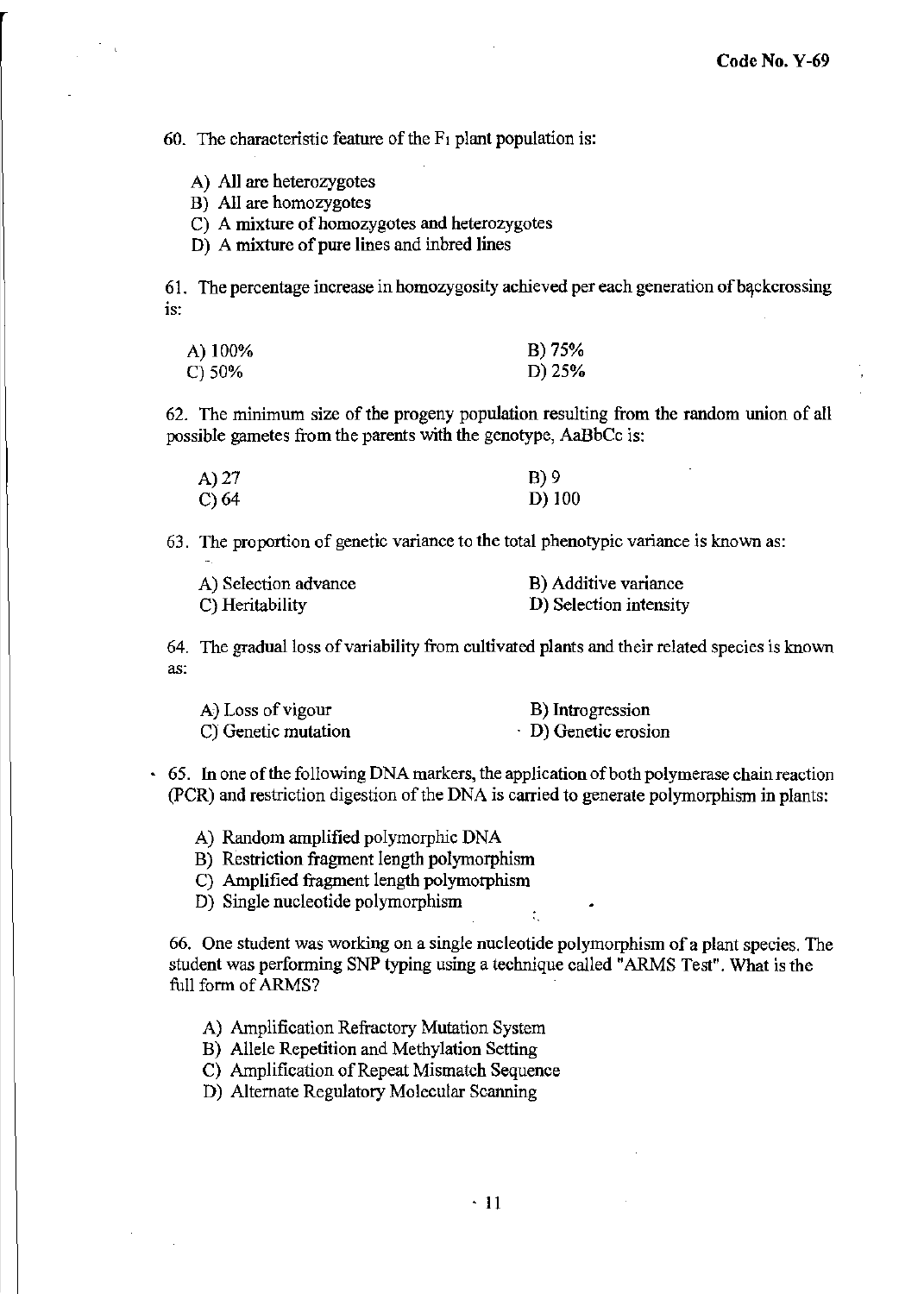#### **67. What is the most important characteristic of a shuttle vector?**

- **A) A vector that can move between the nucleus and cytoplasm**
- **B) A vector that can move between mitochondria, nucleus, and cytoplasm**
- **C) A vector that can replicate in the cells** of more **than one organisms**
- **D) A vector that can replicate inside the cells as well as outside the cells**

68. Generally, during the PCR reaction cycle, what is the top lid temperature of a PCR **machine?** 

- **A) Almost 10 °C lesser than denaturation temperature**
- **B) Almost 10°C greater than denaturation temperature**
- **C) Equal to extension temperature**
- **D)** Lid temperature should always be maintained at 0 °C during the PCR cycle

69. Which of the following is a C3-C4 intermediate plant?

| A) Panicum | B) Sugarcane |
|------------|--------------|
| C) Maize   | D) Pineapple |

**70. The ovules that are completely inverted so that the micropyle is facing downward and situated near the base of the funiculus are called** 

A) Anatropus ovule C) Campylotropous B) Orthotropus ovule D) Amphitropous

÷,